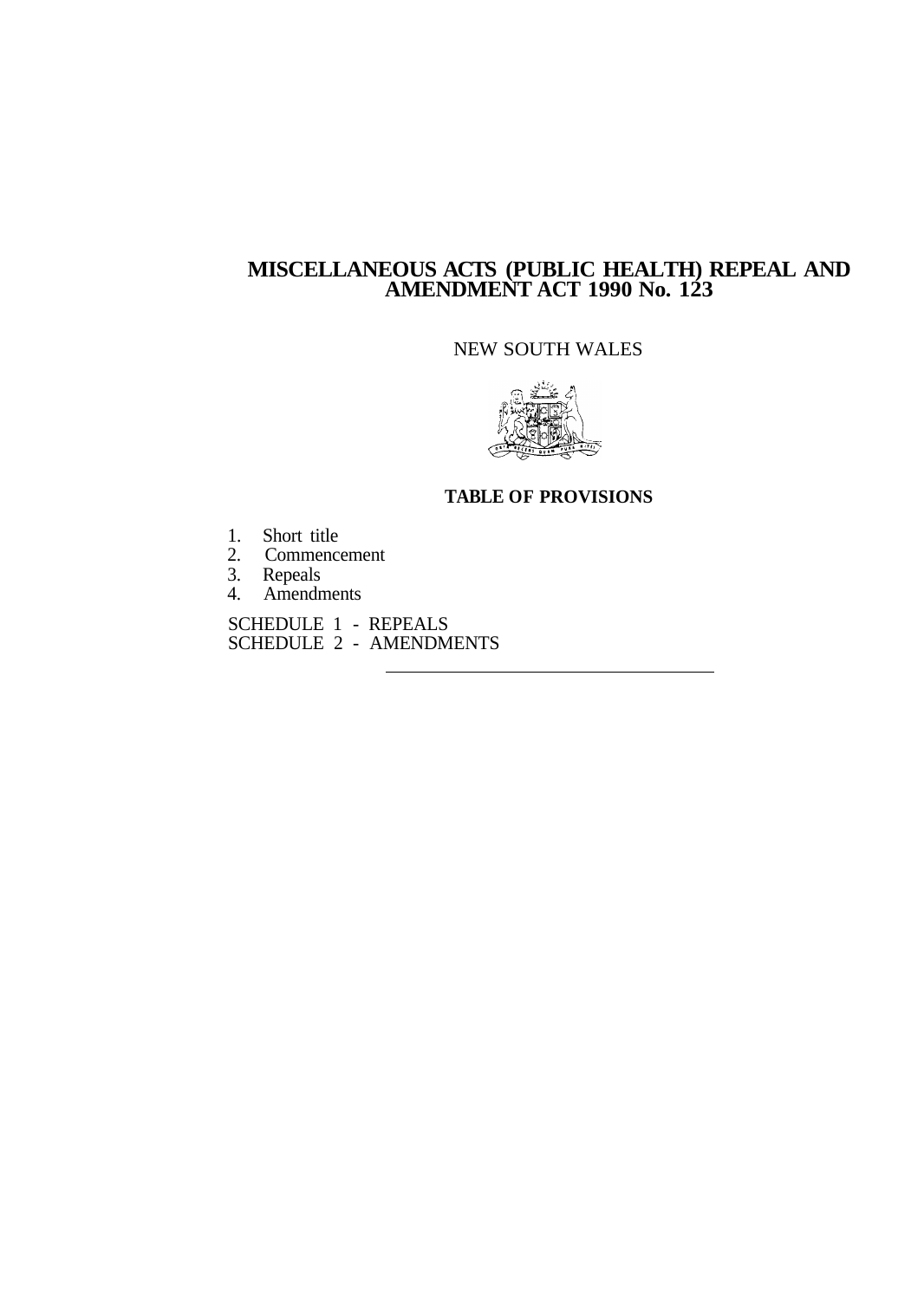#### **MISCELLANEOUS ACTS (PUBLIC HEALTH) REPEAL AND AMENDMENT ACT 1990 No. 123**

NEW SOUTH WALES



**Act No. 123,1990** 

An Act to repeal certain Acts and to amend certain other Acts in connection with the enactment of the Public Health Act 1990 and the Unhealthy Building Land Act 1990. [Assented to 20 December 1990]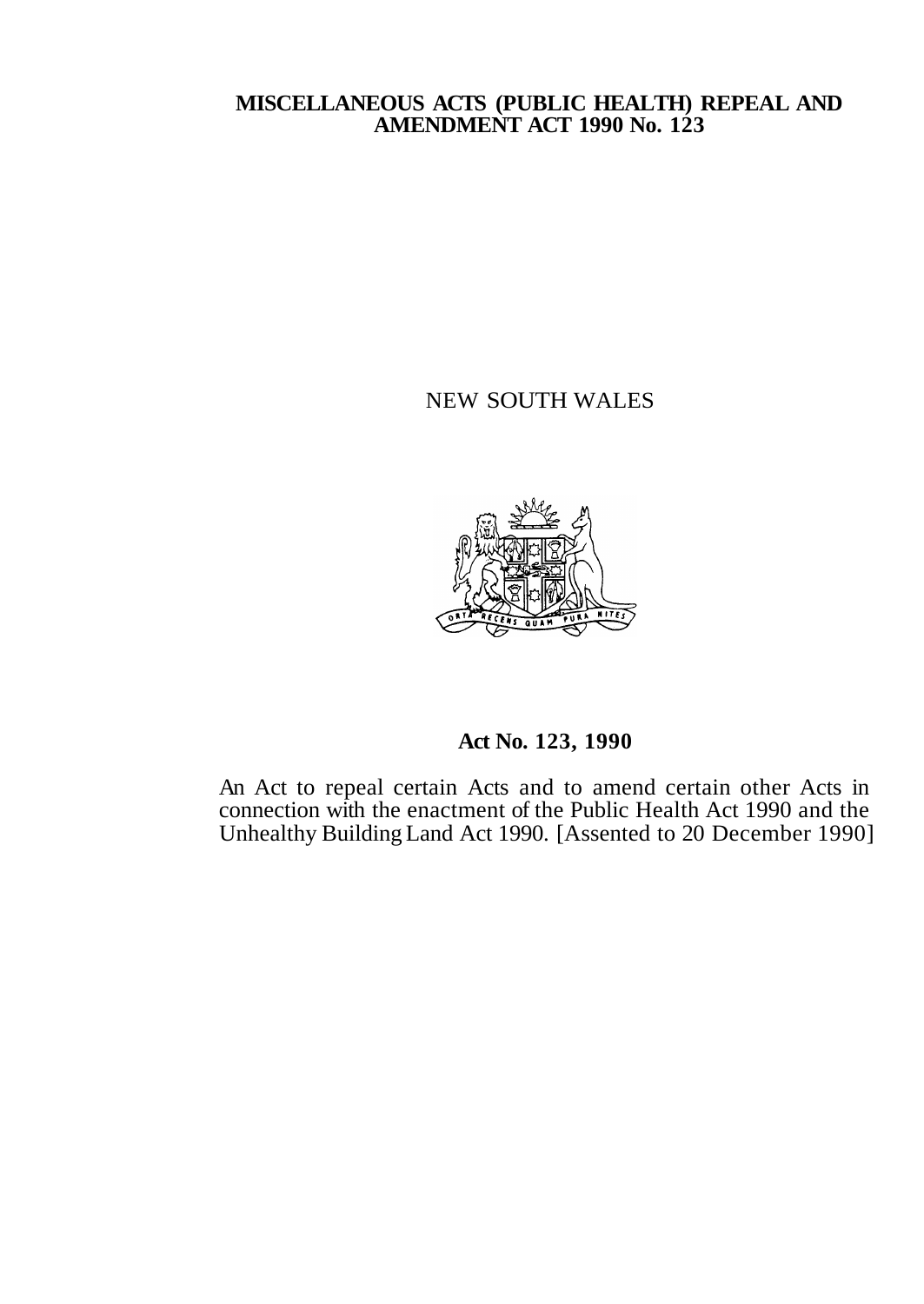### **The Legislature of New South Wales enacts:**

### **Short title**

**1.** This Act may be cited as the Miscellaneous Acts (Public Health) Repeal and Amendment Act 1990.

### **Commencement**

**2.** This Act commences on a day or days to be appointed by proclamation.

### **Repeals**

**3.** Each Act specified in Schedule 1 is repealed.

### **Amendments**

**4.** Each Act specified in Schedule 2 is amended as set out in that Schedule.

# **SCHEDULE 1** - **REPEALS**

(Sec. 3)

### **PART 1 - PUBLIC HEALTH ACT 1902**

Public Health Act 1902 No. 30

Public Health (Night-soil Removal) Act 1902 No. 110

Public Health (Amendment) Act 1915 No. 7

Public Health (Amendment) Act 1921 No. 18

Public Health Amendment (Cremation) Act 1932 No. 32

Public Health (Amendment) Act 1937 No. 1

Public Health (Amendment) Act 1944 No. 16

Public Health (Further Amendment) Act 1944 No. 35

Public Health (Emergency Medical Treatment) Amendment Act 1983 No. 209

Public Health (Amendment) Act 1985 No. 70

Public Health (Proclaimed Diseases) Amendment Act 1985 No. 183

Public Health (Necropolis) Amendment Act 1986 No. 146

Public Health (Workers Compensation) Amendment Act 1989 No. 82

Public Health (Amendment) Act 1989 No. 86

Public Health (Proclaimed Diseases) Amendment Act 1989 No. 206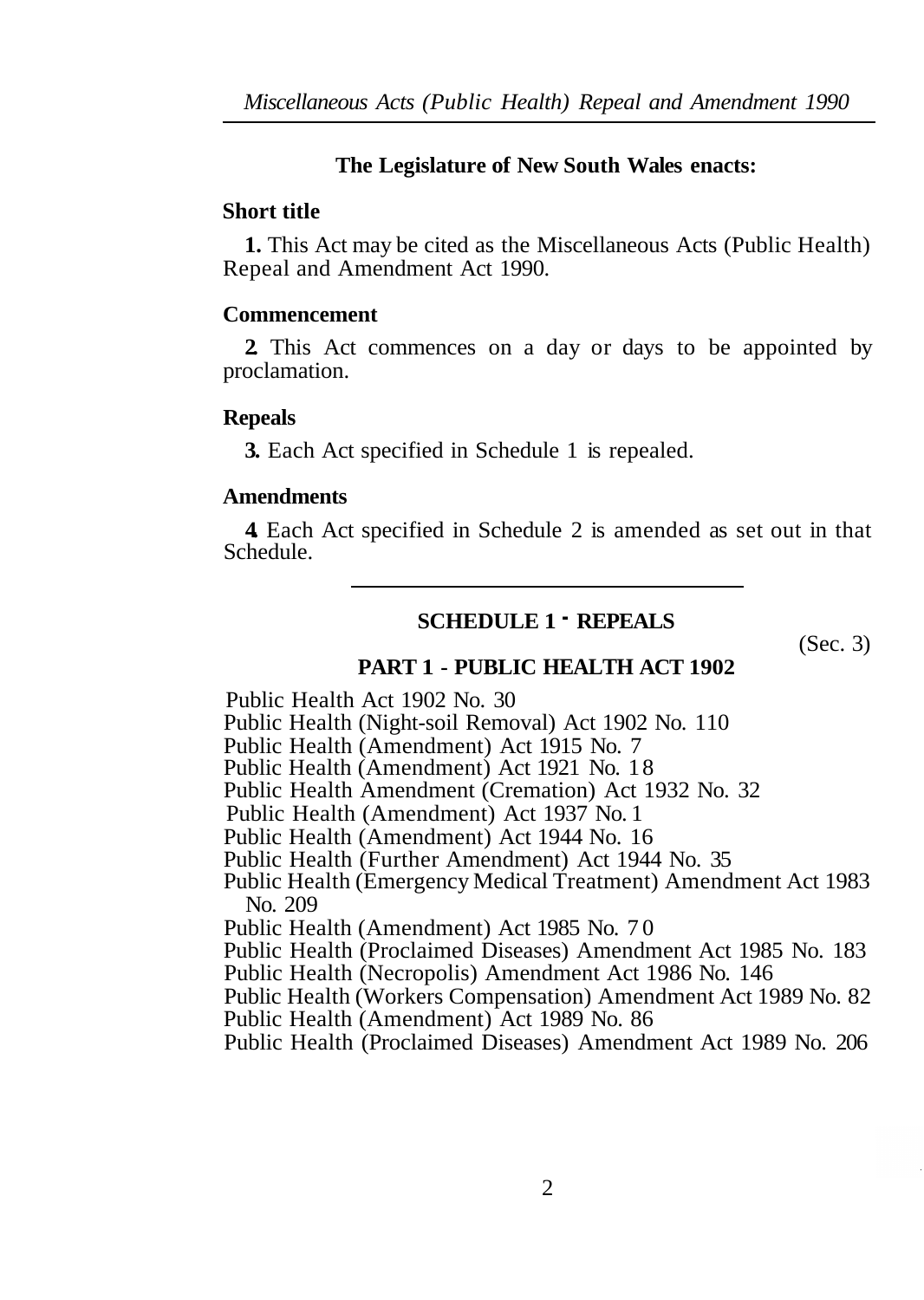### SCHEDULE 1 - REPEALS - *continued*

### **PART 2** - **OTHER ACTS**

Noxious Microbes Act 1900 No. 23 Sydney Abattoir and Nuisances Prevention Act 1902 No. 37 Noxious Trades Act 1902 No. 82 Venereal Diseases Act 1918 No. 46 Drug and Alcohol Rehabilitation Establishments Act 1987 No. 120

# **SCHEDULE 2 - AMENDMENTS**

(Sec. 4)

#### **BUSINESS FRANCHISE LICENCES (TOBACCO) ACT 1987 No. 93**

(1) Section 36 (Grant of licences):

From section 36 (2), omit "section 75I (1) of the Public Health Act 1902", insert instead "section 59 of the Public Health Act 1990".

(2) Section 50 **(Cancellation of licence):** 

Omit "section 75I (1) of the Public Health Act 1902", insert instead ''section 59 of the Public Health Act 1990".

### **FOOD PRESERVATION BY SULPHUR DIOXIDE ENABLING ACT 1920 No. 48**

Section 3 **(Definitions):** 

Omit the definition of "Local authority", insert instead: **"Local authority"** has the same meaning as it has in the Public Health Act 1990.

### **LOCAL GOVERNMENT ACT 1919 No. 41**

(1) Section 295:

After section 294, insert:

#### **Functions relating to the health of the public**

295. (1) In so far as, immediately before the repeal of the Public Health Act 1902, a provision of that Act referred to in the Table to this section conferred or imposed a function on a council that was not then exercisable under this Act by the council, this section confers or imposes the function on the council.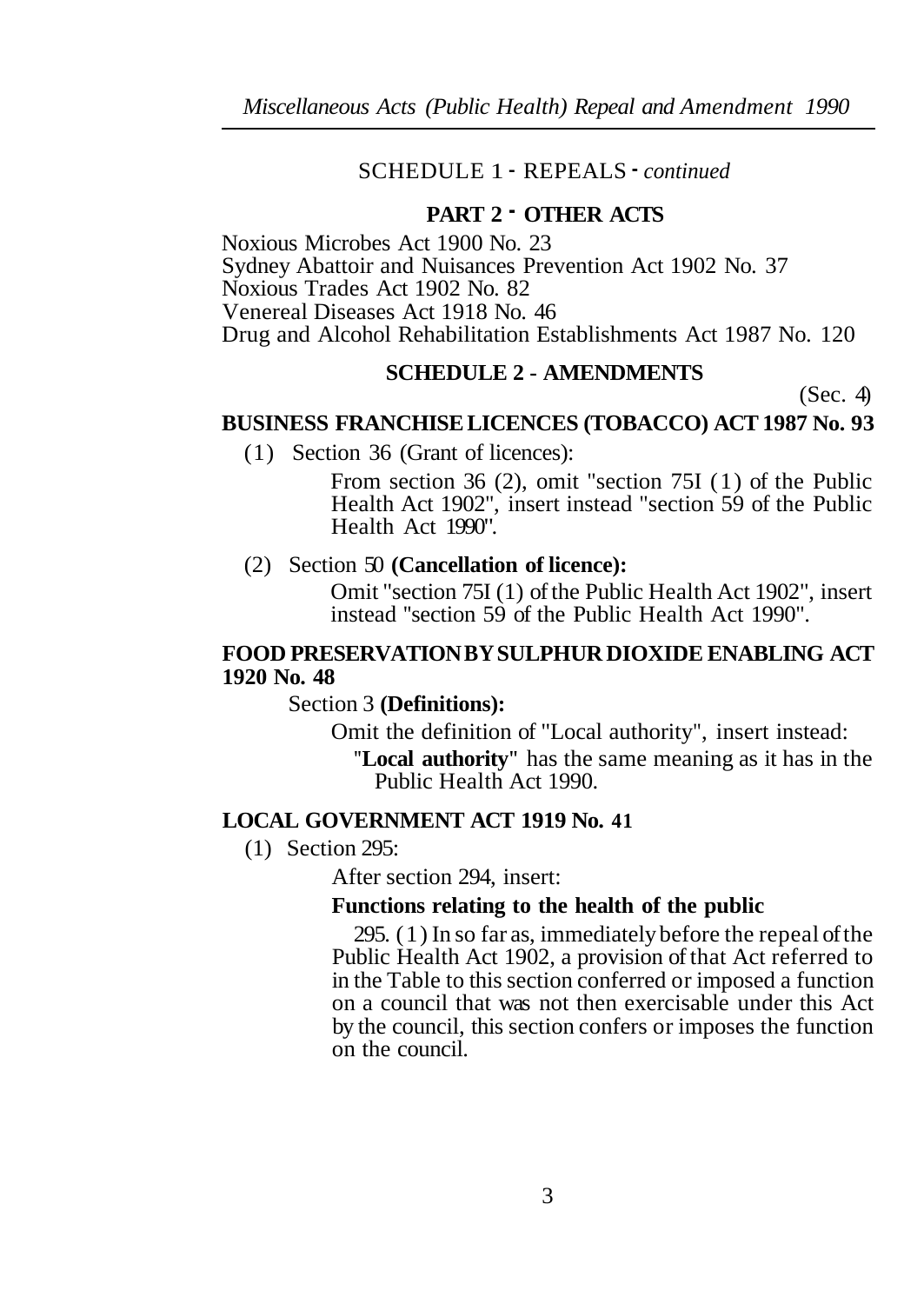### SCHEDULE 2 - AMENDMENTS - *continued*

(2) For the purposes of subsection  $(1)$ , if a provision to which that subsection applies included a reference (however expressed) to regulations, or the making of regulations, in relation to a matter in respect of which, but for this section, ordinances could not be made, the reference is to be taken to be a reference to ordinances or the making of ordinances.

(3) For the purposes of subsection  $(1)$ , the provisions referred to in the Table apply as if they formed part of this Act, but may be modified as prescribed.

#### **TABLE**

| Provision of Public<br>Health Act 1902 | Subject                                               |
|----------------------------------------|-------------------------------------------------------|
| Section 39A                            | Immunisation of minors against<br>infectious diseases |
| Section 51C                            | Contribution towards upkeep of<br>crematory           |
| Part 5                                 | Common lodging-houses                                 |
| Sections 58-62                         | Buildings unfit for occupation                        |
| Part 6A                                | Undertakers and mortuaries                            |
| Part 7                                 | <b>Nuisances</b>                                      |

(2) Section 299 **(Temporary hospital accommodation):**  Omit the section.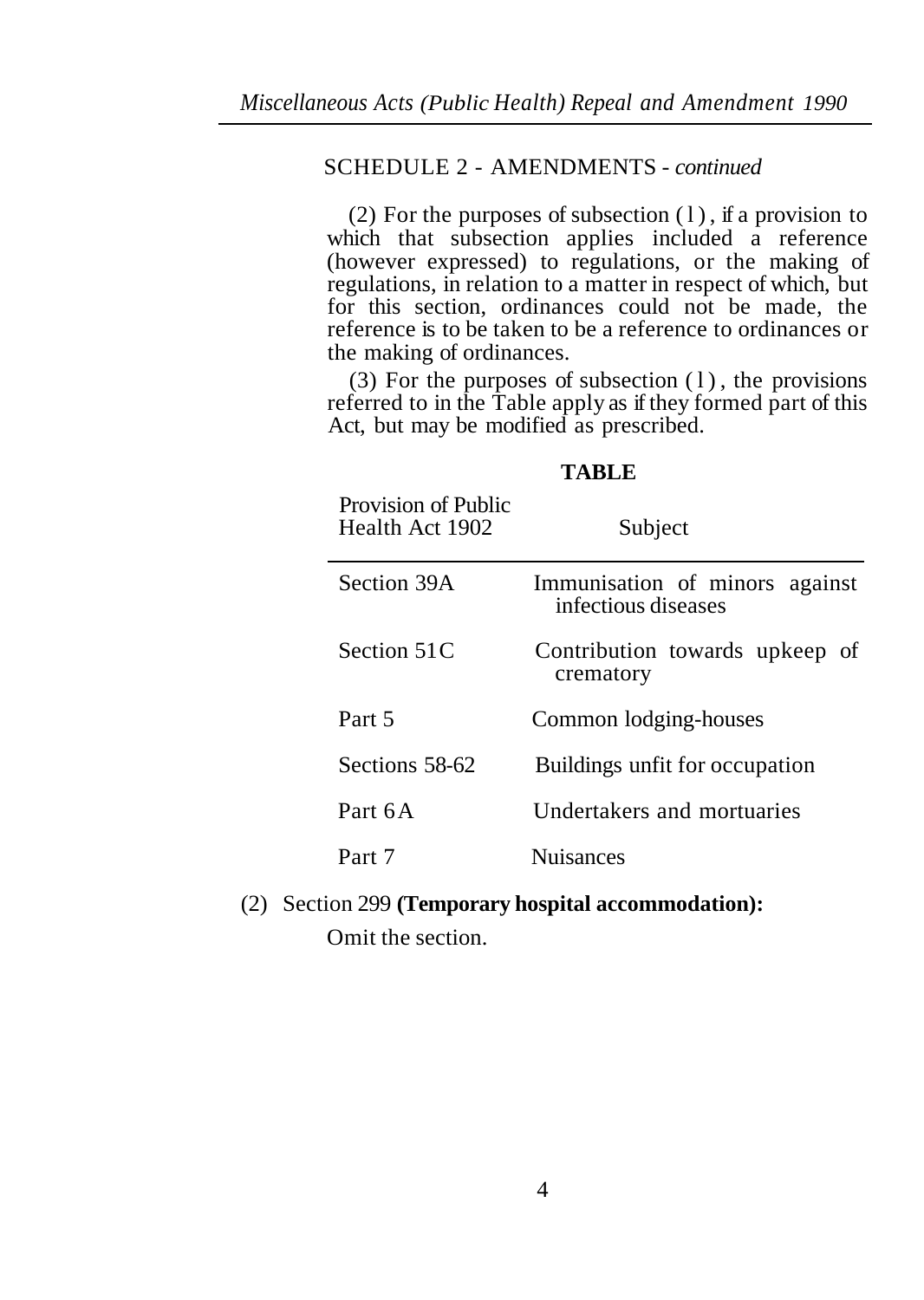## SCHEDULE 2 - AMENDMENTS - *continued*

# **MEDICAL PRACTITIONERS ACT 1938 No. 37**

Section 41A **(Unregistered person not to treat certain diseases):** 

From section 41A (3), omit "unless, where the disease has been declared to be an infectious disease under section 28 of the Public Health Act 1902, and he is required by section 29 (1) of that Act to give the notice referred to in that subsection, he fails to give that notice".

# **NATIONAL PARKS AND WILDLIFE ACT 1974 No. 80**

After section 155, insert:

# **Kosciusko National Park**

155A The regulations may confer or impose on the Director, with any necessary modifications, any function relating to the health of the public in Kosciusko National Park that is, or but for being modified would be, the same as a function conferred or imposed on a council by or under the Local Government Act 1919 in relation to the health of the public in its area.

# **NOISE CONTROL ACT 1975 No, 35**

# (l) Section 4 **(Definitions):**

From section 4 (1), omit the definition of local authority'. insert instead:

**"local authority"** has the same meaning as it has in the Public Health Act 1990;

# (2) Section 8:

Omit the section, insert instead:

### **Exercise of functions of local authority**

8. A power, authority, duty or function conferred or imposed by or under this Act on a local authority in relation to premises may be exercised or performed only by the local authority for the area in which the premises are situated.